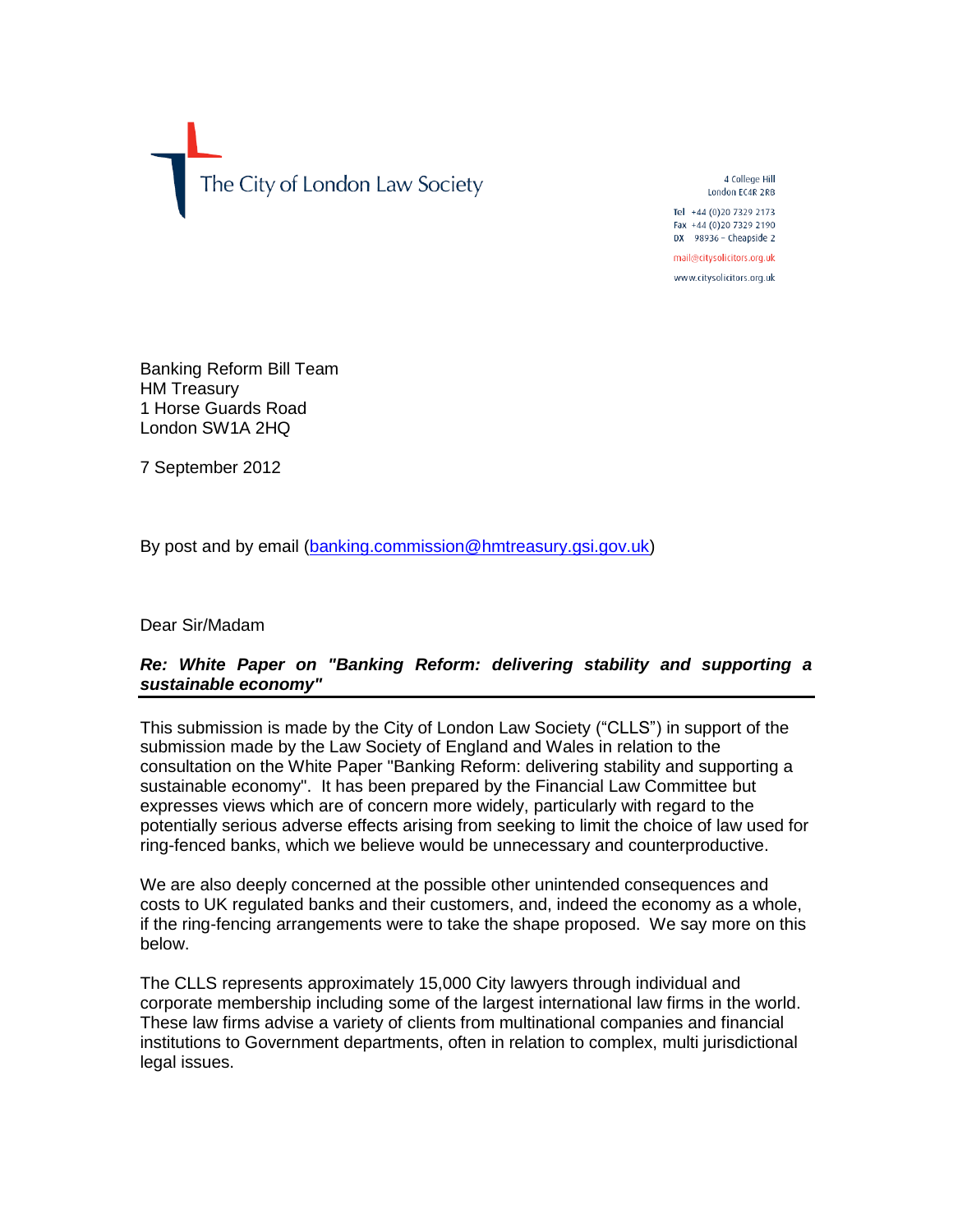We do not intend to go into all the issues which the Law Society has addressed, but here single out those which are of greatest concern:

## **Form of Proposed Ring Fencing**

We share the concerns expressed by the Law Society about the form of the proposed ring-fence arrangements and that the impact assessment is not adequate to accurately assess the true cost, which, together with the cost of unintended consequences, could be very significant, to the point when the advantages of the proposals are substantially undermined. This is not an objection to the concept of ring-fencing as such: the main counter-consideration to the introduction of ring-fencing in the current economic climate is that the present level of actual and expected cost of complying with BASEL III at the time of the euro crisis, appears already to be limiting the ability of banks to meet customer needs for affordable loan capital, and the further very substantial costs of a major reorganisation and limitations on business activities falling on UK banks alone, would seem particularly to add to that problem, potentially to cause others and to disadvantage the UK economy at a time when it needs growth and the availability of affordable loan capital for UK businesses.

We are also concerned that the proposed "mandating" arrangements would be seen as an attempt to sideline the ability of banks regulated in the EU to exercise their passport rights in the UK and/or an interference with the EU rules on free movement of capital. These would potentially make the arrangements illegal under EU law and potentially expose the UK government to damages claims from affected banks (following the principles applied in *R v. Secretary of State for Transport, Ex Parte Factortame Ltd and Others,* [1999] UKHL 44; [2000] 1 AC 524; [1999] 4 All ER 906; [1999] 3 WLR 1062). Once the arrangements are reframed to avoid those risks, it is necessary to assess the economic impact of banks regulated elsewhere in the EEA being able to offer a wider range of seamless service to UK customers at potentially lower cost and the ways in which ring-fencing could be achieved while maintaining a more level playing-field.

### **Impact Assessment**

The proposals are presently vague in areas which would significantly affect the impact assessment: for example, every restriction on what a ring fenced bank can do will have its own cost, but these are not fully spelt out or considered individually to the extent identified. In addition, there are no case studies indicating the effect on customers of the proposals, so there can be no proper understanding of whether ring-fenced banks would be actually able to meet the needs of customers, especially those whose main trading is in non-EEA currencies (particularly the US Dollar) whose principal trading partners are outside the EEA, or who need to operate the finance of a manufacturing or other business facility outside the EEA seamlessly with a principal UK business: not all these customers will be able easily to form relationships with non-ring-fenced banks. A failure to meet customer needs would tend to stifle growth of affected businesses and/or would force businesses to deal with non-UK regulated banks, potentially on a riskier basis for them and for the UK economy in the event of a future financial crisis.

We agree with the Law Society that substantially more work is needed to produce a soundly based impact assessment.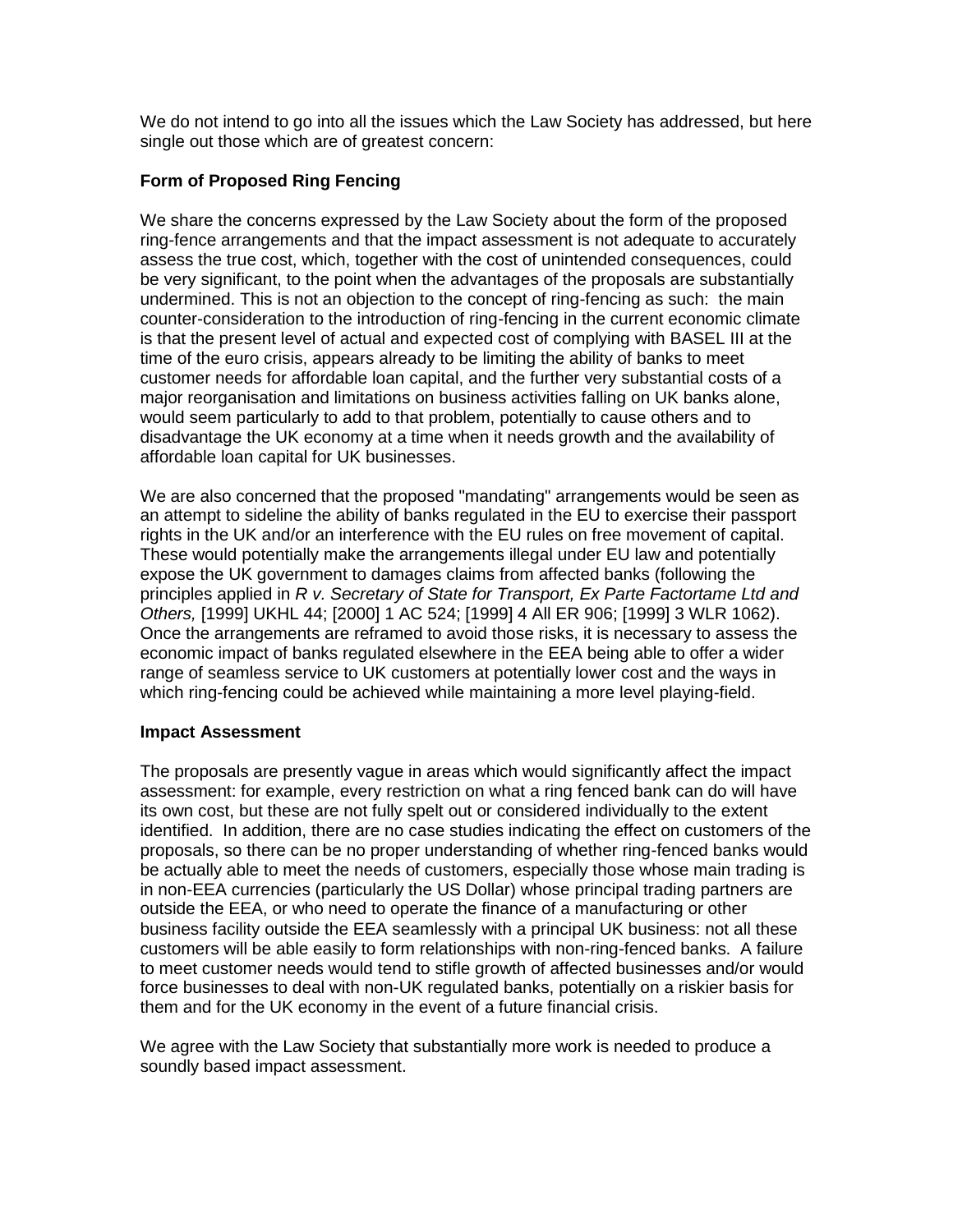# **Restrictions on Use of non-EEA Laws by Ring-Fenced Banks**

We strongly believe that this aspect of the proposals should be abandoned.

This would be seen by non-EU States as a protectionist measure damaging the UK as a free trade nation and inviting retaliation from major non-EEA economies. This in turn could impact on the use of English law and English dispute resolution internationally and on the businesses of legal firms who provide English law services outside the EEA. We wholly endorse the more detailed observations in the Law Society paper. We do not believe that this can have been intended or that there can be any need to risk such consequences.

The purpose of the proposal is not entirely clear, but in so far as the White Paper suggests that it may be intended to address concerns that foreign laws may not recognise transfer orders in resolutions under the Banking Act 2009 or similar measures, we do not believe that it would either address that concern effectively or that it would be an appropriate means to do so. A more effective measure, both within and without the EEA , would be to require UK regulated banks to obtain explicit agreement from major contractual counterparties to accept the effects of the resolution regime, in the event that it should have to be applied, without reference to governing law.

### **Bail-in**

On the subject of bail-in, we repeat the views we expressed to the European Commission earlier this year, (see " Response to the Working Document of the European Commission, DG Internal Market, on bail-in as a debt write-down tool" which is annexed to the Law Society Response and available on the Financial Law Committee section of the CLLS website at

[http://www.citysolicitors.org.uk/FileServer.aspx?oID=1169&lID=0.](http://www.citysolicitors.org.uk/FileServer.aspx?oID=1169&lID=0) We would be very deeply concerned were the UK to "front run" this proposal which would add substantially to the cost of capital for UK regulated banks and damage competitiveness, unless adopted not just by the EU but throughout the G20 and the EEA.

Even if bail-in were to be adopted, we are of the view that trading assets and obligations of banks, such as deposits in the ordinary course of business, obligations to make loans and to deal with banking customers or customer groups on a net basis, as well as obligations to suppliers of goods and services, are wholly unsuitable to be included in, or disrupted by, the application of bail-in to obligations to creditors. These are either:

- the trading assets and liabilities of the bank (or of a bridge bank) as a going concern once reconstructed (so that obligations must be met in full so as to retain customers and restore trust in the continuing business), or
- they will fall into an insolvency where the insolvency ranking should be applied.

Accordingly, only equity or other share capital and the sort of debt obligations (such as bonds, loan stock and loan facilities) which would typically be by agreement written off, written down or converted into equity in a consensual scheme of arrangement under the Companies Act are suitable for bail-in. Given that capital may need to be raised (or have already been raised) in foreign currencies under foreign laws, it is desirable that bail-in only applies where this is expressly agreed by the investor(s) at the time of issue of the relevant instrument or in the relevant contract.